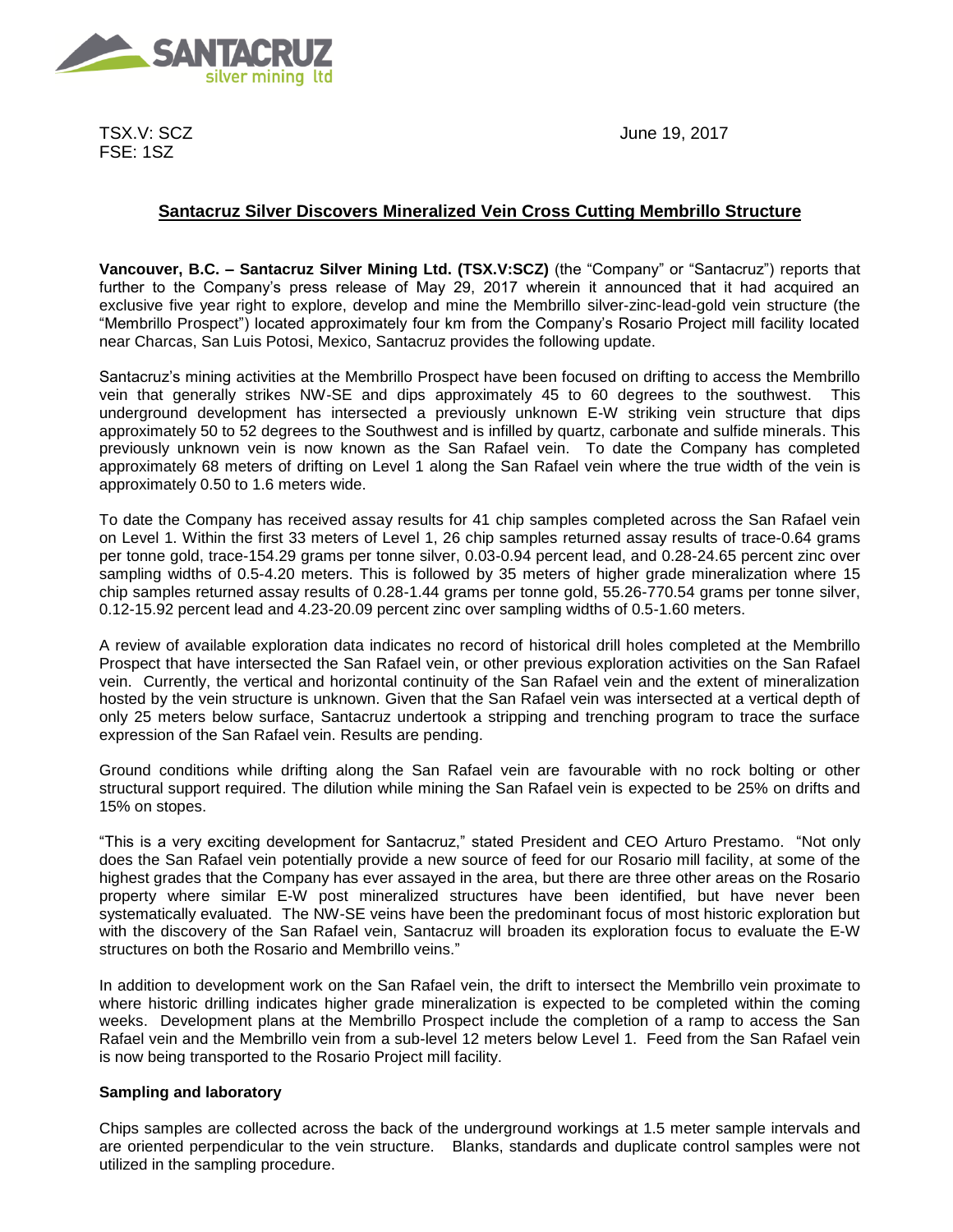

Samples are analyzed at the Rosario laboratory, which is owned and operated by Santacruz. The Rosario laboratory is designed to serve the mining operations at the Rosario project. It is not independent of the Company and is not ISO certified. Samples are prepared by drying, crushing, rifle splitting and pulverizing 80% to less than 75 microns passing 200 mesh, Samples are analyzed by three-acid digestion and atomic absorption spectrometry. Gold and silver are further analyzed by fire assay with gravimetric finish.

### **Qualified persons**

The technical information contained in this news release has been reviewed and approved by Van Phu Bui, B.Sc., P. Geo., who is independent of the Company and a "qualified person" under National Instrument 43- 101.

## **About Santacruz Silver Mining Ltd.**

Santacruz is a Mexican focused silver company with two producing silver projects (Rosario, including the Cinco Estrellas property and Membrillo Vein, and the right to operate the Veta Grande silver project and milling facility); and three exploration properties including the Gavilanes property, Minillas property and Zacatecas properties. The Company is managed by a technical team of professionals with proven track records in developing, operating and discovering silver mines in Mexico. Our corporate objective is to become a mid-tier silver producer.

'signed'

Arturo Préstamo Elizondo, President, Chief Executive Officer and Director

For further information please contact:

Neil MacRae Santacruz Silver Mining Ltd. Email: [info@santacruzsilver.com](mailto:infonmacrae@santacruzsilver.com) Telephone: (604) 569-1609

*Neither the TSX Venture Exchange nor its Regulation Services Provider (as that term is defined in the policies of the TSX Venture Exchange) accepts responsibility for the adequacy or accuracy of this release.* 

#### *Forward looking information*

*Certain statements contained in this news release constitute "forward-looking information" as such term is used in applicable Canadian securities laws. Forward-looking information is based on plans, expectations and estimates of management at the date the information is provided and is subject to certain factors and assumptions. In making the forward-looking statements included in this news release, the Company has applied several material assumptions, including but not limited to, that the Company's financial condition and development plans do not change as a result of unforeseen events, that third party mineralized material to be milled by the Company will have properties consistent with management's expectations, that the Company will receive all required regulatory approvals, and that future metal prices and the demand and market outlook for metals will remain stable or improve. Forward-looking information is subject to a variety of risks and uncertainties and other factors that could cause plans, estimates and actual results to vary materially from those projected in such forward-looking information. Factors that could cause the forward-looking information in this news release to change or to be inaccurate include, but are not limited to, the risk that any of the assumptions referred to prove not to be valid or reliable, which could result in lower revenue, higher cost, or lower production levels; delays and/or cessation in planned work; changes in the Company's financial condition and development plans; delays in regulatory approval; risks associated with the interpretation of data (including in respect of the third party mineralized material) regarding the geology, grade and continuity of mineral deposits; the possibility that results will not be consistent with the Company's expectations, as well as the other risks and uncertainties applicable to mineral exploration and development activities and to the*